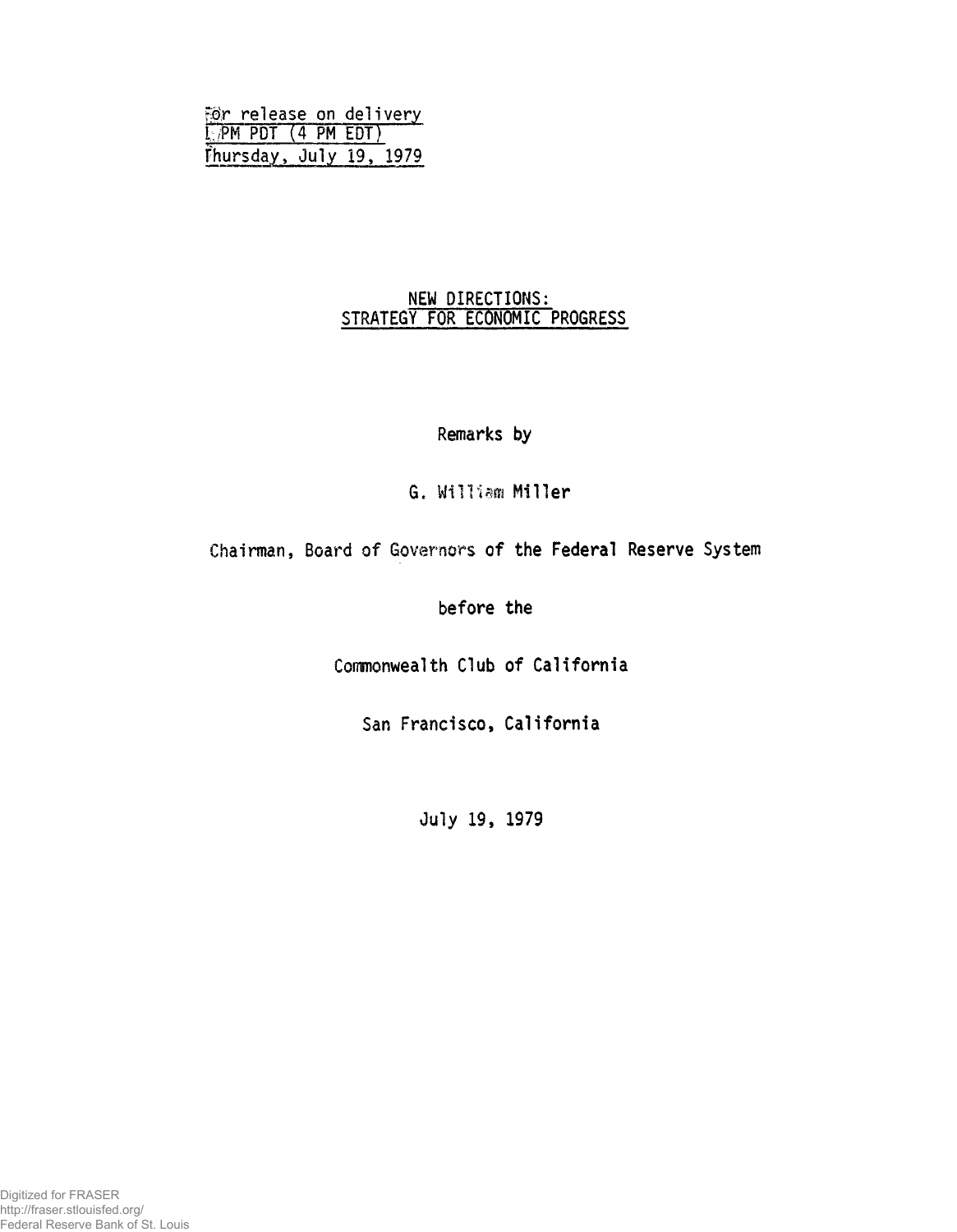**It is a special pleasure for me to be here today. It was just over a year ago that I made my first appearance on the West Coast as Chairman of the Federal Reserve. At that time, I detailed several new directions that could form the blueprint for achievement of our fundamental economic goals. Today, in a sense, I'm here to give a progress report. I want to discuss with you the steps that have been taken over the past year to redirect economic policy and the challenges that persist in perfecting an effective economic strategy in these difficult times.**

**Indeed, this past year has produced constructive and measurable acceleration in our responses to the present danger: major shifts in economic direction; heightened awareness of the perils of inflation to our Nation's well-being; and individual and collective actions that attest to America's mobilization to meet the crisis. Most important, we have witnessed the essential emergence of a long-range economic strategy for winning the inflation war.**

**We now face a crucial period in this struggle. The war against inflation has been set back temporarily by another oil price shock. America is being sorely tested. We now need to demonstrate forcefully our will and determination to stay on course despite the prospect of a delay in our timetable -- perhaps by a year or more -- for wringing out inflation.**

**We will have to adjust our timetable. But we must not succumb to the nebulous peril posed by our frustration at encountering any delay. We must be particularly wary, over the coming months, not**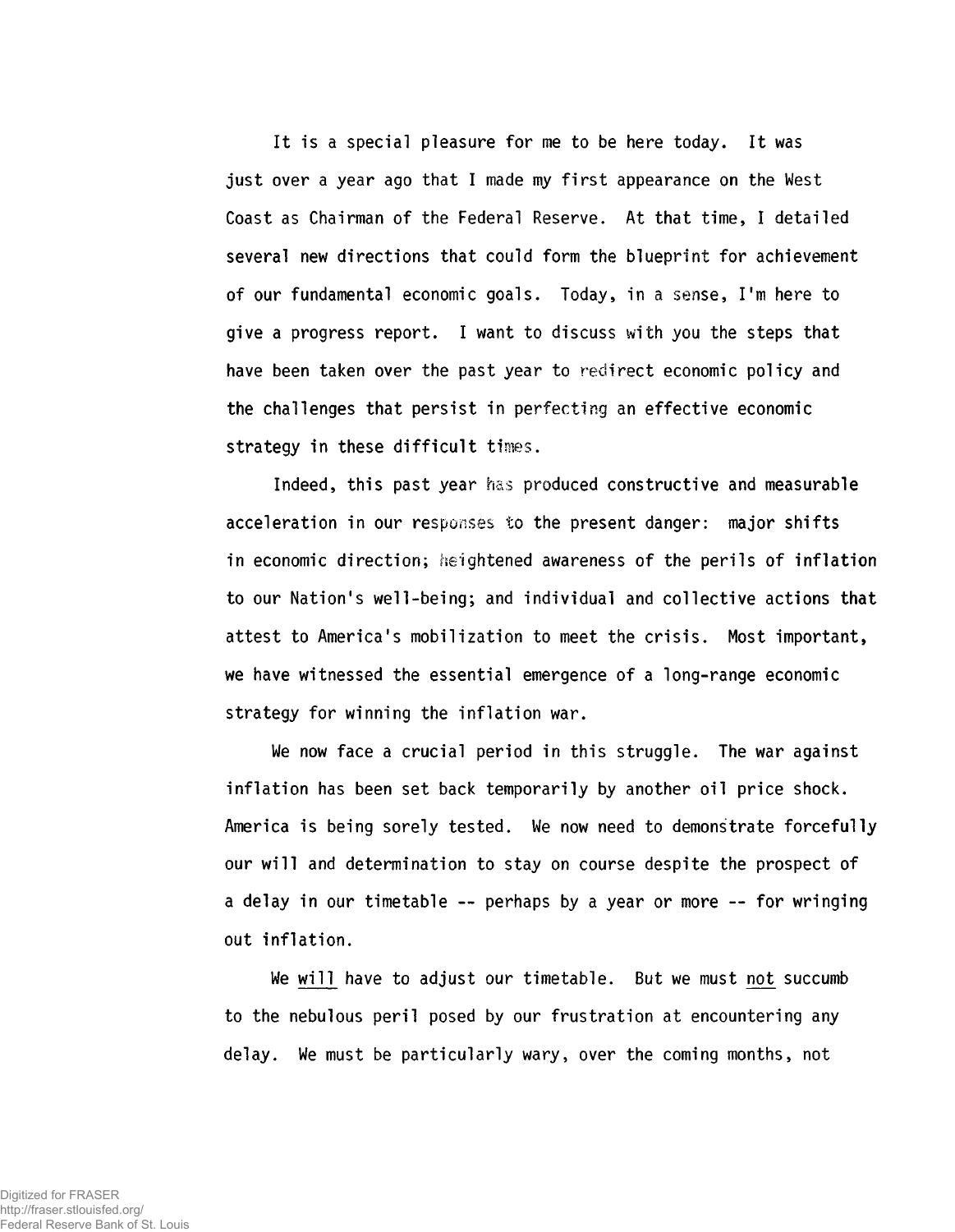to mold our policies around hasty predictions and reactions. Sudden swings and switches could be our undoing.

On the contrary, as we assess the impact of recent developments, and as we work toward greater energy independence, we must recommit ourselves to the basic long-term strategy. Even as we continue to struggle in coping with day-to-day difficulties, the policies put in place during the past year offer a more promising economic future. And if we persist in these policies, we have the opportunity to make up for lost time and still attain our ultimate goals within the next 5, 6 or 7 years.

### Inflation --The Problem

You are all familiar with the causes of the present virulent inflation, but let me just recap briefly the events that led to our current malaise.

We have now experienced a decade and a half of repetitive and unprecedented shocks. The war in Vietnam divided the country, and failure to pay for that war planted the seeds of inflation.

Inflation was nourished by inadequate policies -- policies that, in retrospect, did not arrest the underlying inflationary pressures. As a result, our present inflation involves not only cyclical forces, but also structural anomalies. Large Federal deficits, excessive government regulation, declines in productivity, legislated cost increases — these and other structural factors have been contributors to the growing inflation bias. They have weakened

-2-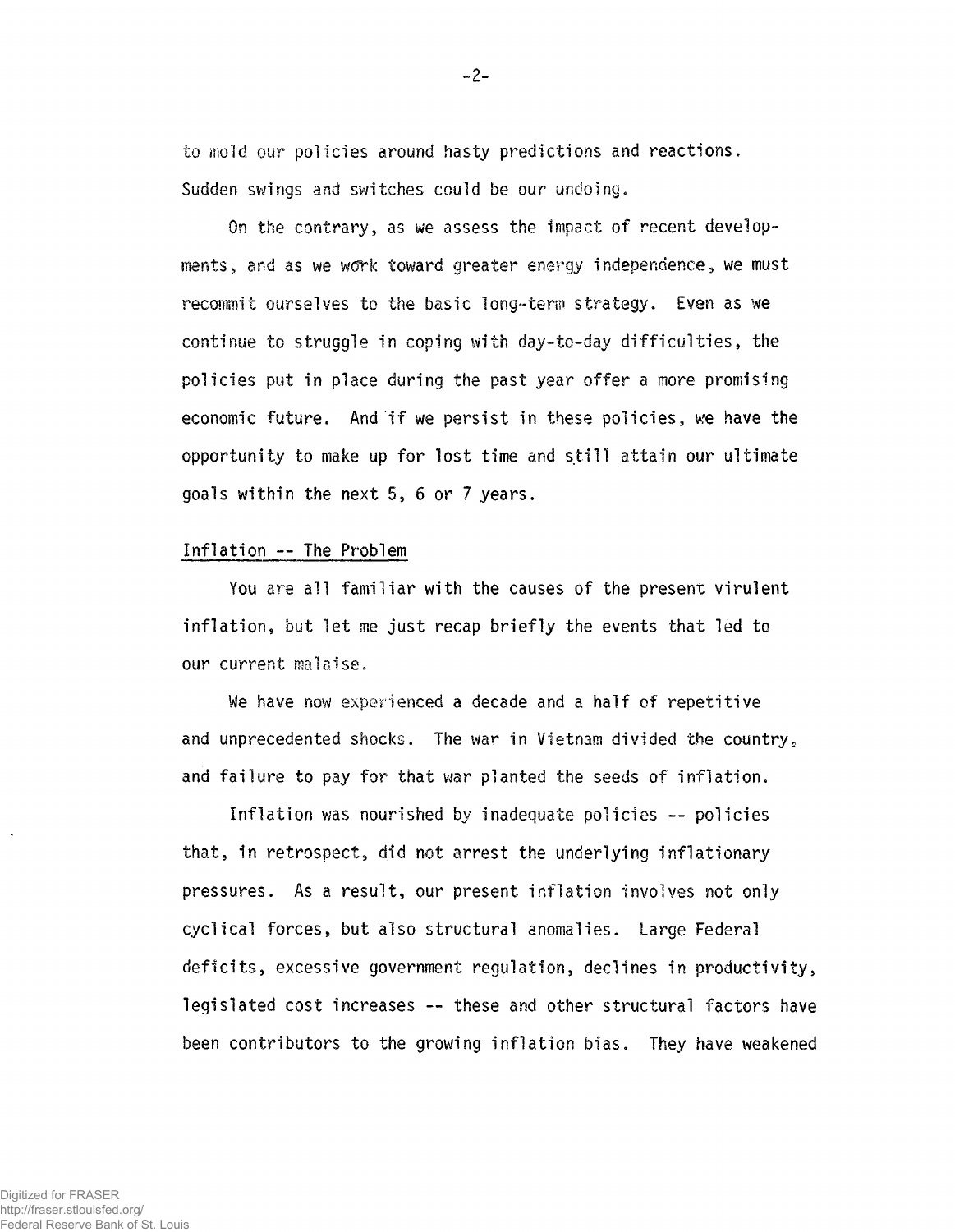**our economic vitality, leaving us even more vulnerable to impacts from external forces, such as the series of stiff increases in foreign petroleum prices.**

**Moreover, inflation has become resistant to the old-fashioned remedy of recession. During the 1973-75 recession, prices continued to rise nearly 11 per cent. The effects of recession operate to divert us from our basic course: recession entails automatic increases in Federal deficits; increases pressure for additional Federal spending; produces strains from increased unemployment. Recession cannot solve the inflation problem; it only makes it more intractable. Consequently, we need to be steadfast in our efforts to ensure that the present recession remains moderate and does not develop into a more serious downturn.**

**Because the roots of inflation run deep, the problem was never amenable to a "quick fix.<sup>11</sup> We must reconcile ourselves not to the presence of inflation, but to the fact that we will be-— must he waging a long and sustained war. There will be no single cure, no swift victory.**

## **Inflation — The Response**

**As the shadow of inflation lengthened last year, a series of significant shifts in attitude took place. Let me briefly enumerate a series of major policy changes which recognize that we cannot treat a single cell to cure the cancer of inflation; we need to work on the whole economic body. Recent events, as I've indicated,**

**-3-**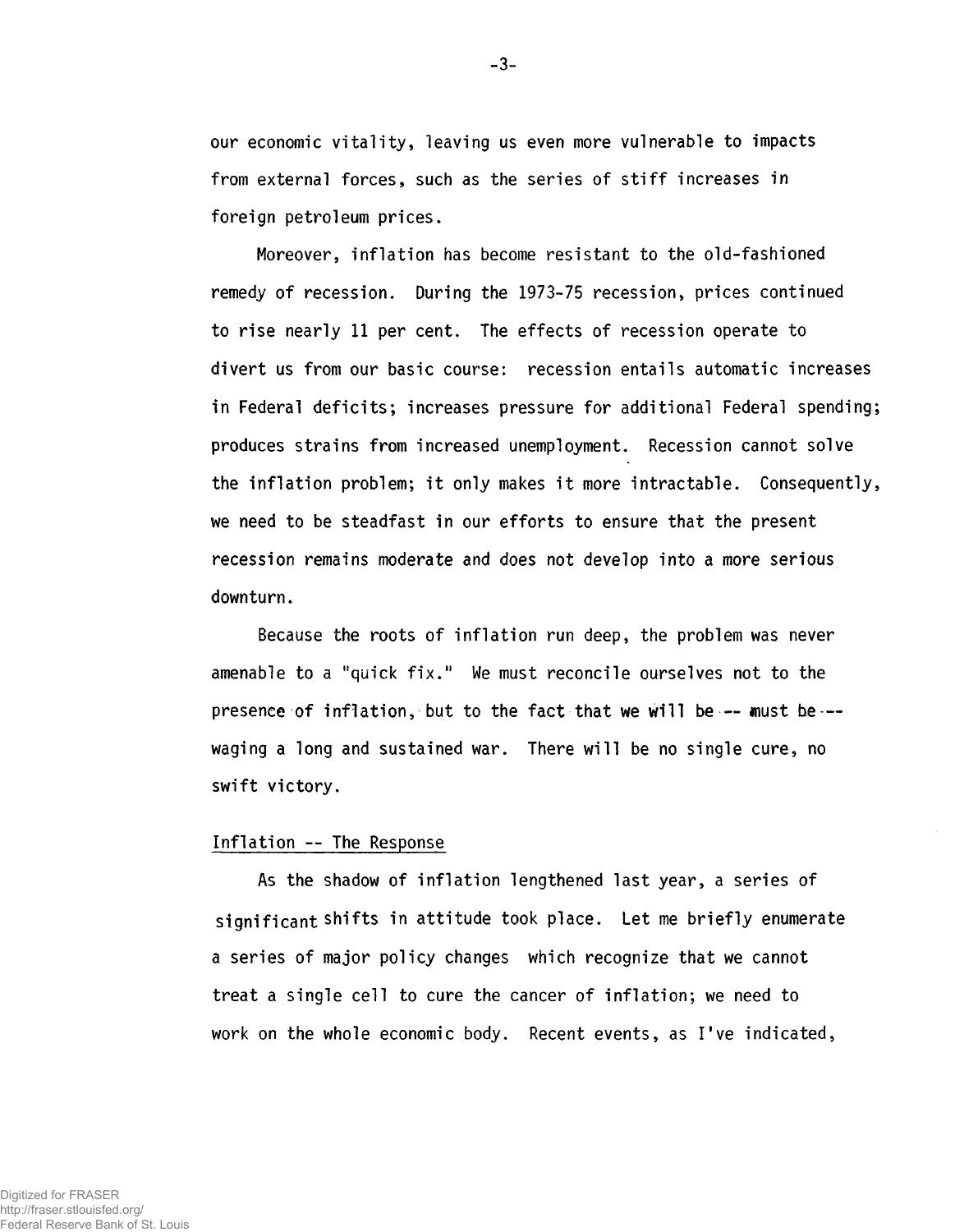will impact on this strategy and perhaps postpone temporarily the realization of its benefits. But we must resist any pressure to retreat.

The first major change last year was a courageous action to shift fiscal policy from a mode of stimulus to restraint. The original financial plan for 1979 called for a budget deficit of \$61 billion. In an unprecedented redirection of policy, this large deficit was reduced substantially -- now expected to be around \$30 billion -- changing the fiscal stance from atimulus toward restraint. The fiscal year 1980 budget resolution now calls for a further substantial reduction. The President and the Congress should be commended for the degree and the speed with which they reversed the fiscal direction and steered us toward a more appropriate course. We must stay on this path and achieve a balanced budget. And we must reduce the relative role of Federal expenditures as a percent of our gross national product.

The second major new direction was the introduction of an incomes policy calling for voluntary compliance with a program to moderate wage and price increases. Let me dispel, at the outset, a misconception that this is the sole anti-inflation program: it is not. It is only one weapon in the government's arsenal. It is designed to buy the time needed for the more fundamental monetary and fiscal policies to have their effect. And I must say that in

Digitized for FRASER http://fraser.stlouisfed.org/ Federal Reserve Bank of St. Louis -4-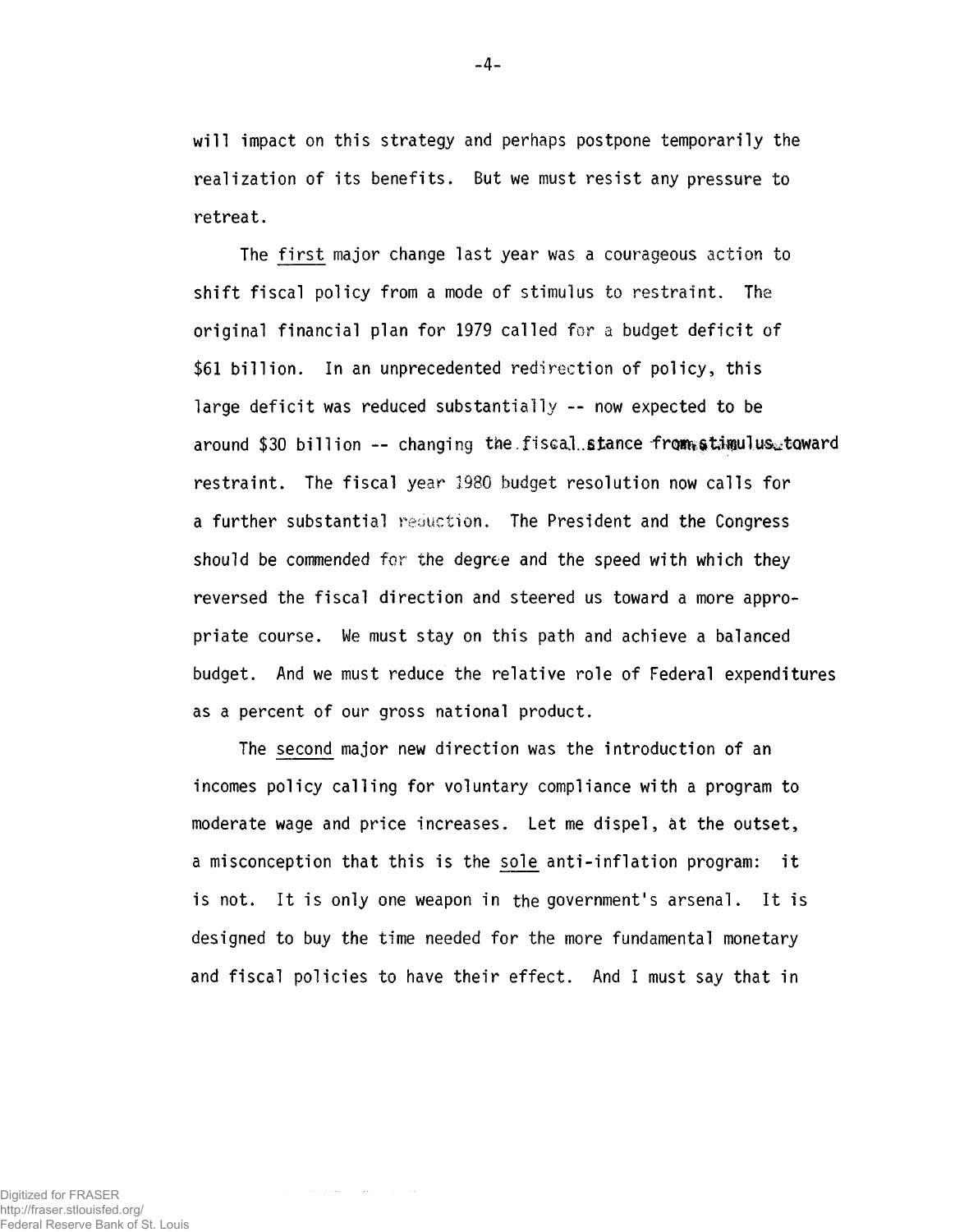**my opinion, the voluntary standards have contributed to smaller increases in price and wages than otherwise would have been experienced. Most major corporations are in compliance with the program, and all but 10 of 130-plus major labor contracts signed since last October are in compliance. Labor, management, and government should continue to work together in striving for a new accord to break the cycle of prices chasing wages and wages chasing prices, an accord that will be in the best interests of every American.**

**A third important new direction was the forceful action of last November 1 to halt the slide of the dollar. The decline of the dollar in the year prior to November 1978 added 1 percent to the inflation rate last year by increasing the cost of imports and reducing competitive constraints on domestic producers. As** these higher costs ripple through the economy, they will add **another 1 percent to the inflation rate in 1979. This additional 2 percent inflation over two years constitutes a \$30 billion tax on the American consumer. We must and will continue our commitment to a strong and stable dollar. We cannot afford to unleash another injection of inflation from international monetary pressures.**

#### **Energy Policy**

**Fourth, new directions in energy policies — looking toward greater energy independence — have been commenced and President Carter has initiated an urgent and comprehensive program kicked-off by his address to the Nation last Sunday evening.**

**-5-**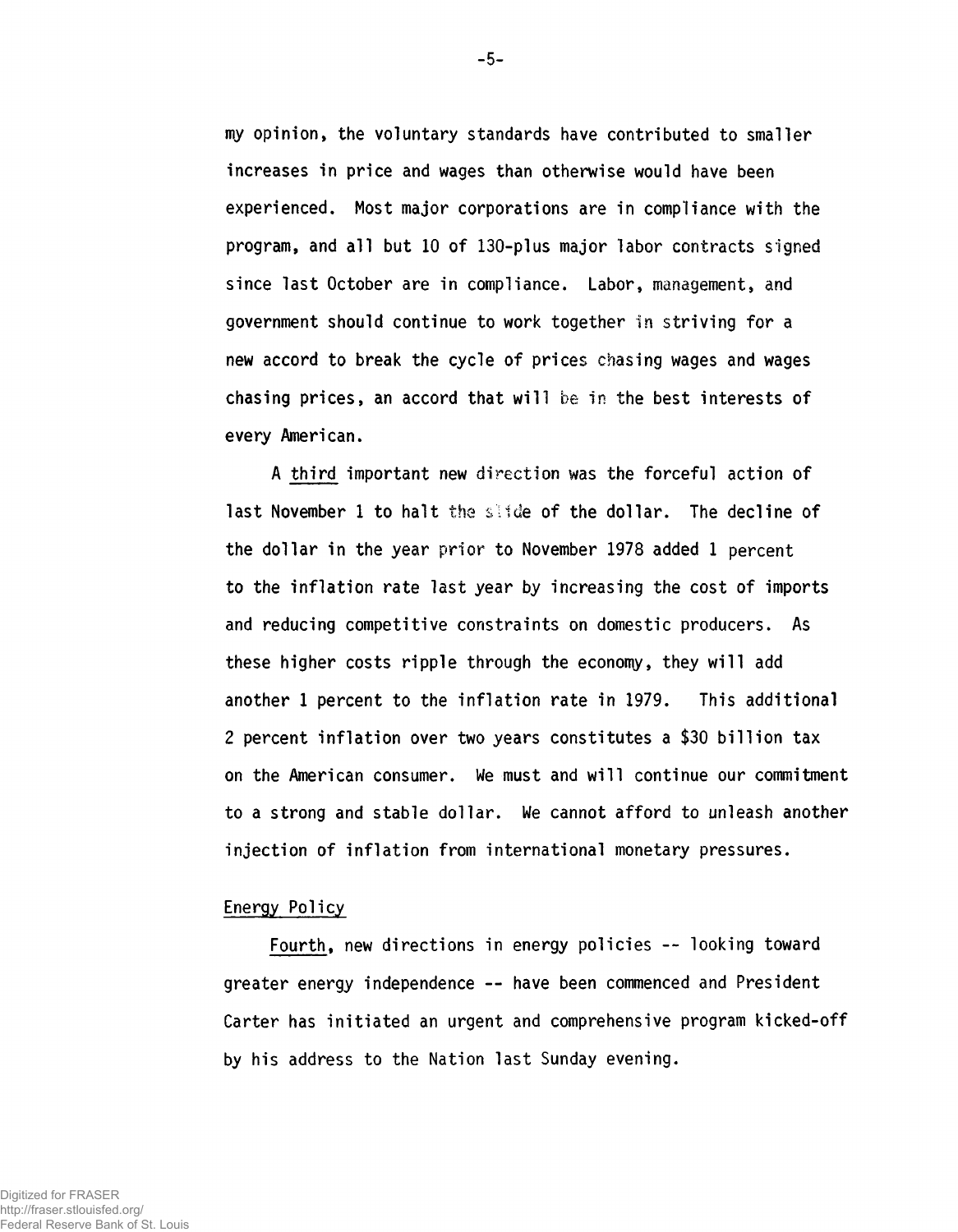America is at the end of the era when pools of oil can be sucked up with straws, when we can depend upon abundant and inexpensive oil to light the lamps of the Nation's progress. A nation that has 6 per cent of the world's population but is consuming 30 per cent of its energy -- with an import oil bill that will climb from about \$8-1/2 billion in 1973 to an annual rate of about \$70 billion by the end of 1979 -- needs desperately to change its habits.

Several new energy policies are already in place. The natural gas bill, which establishes a national market for natural gas, has contributed to increased supplies. The President has taken the very important step in the phased deregulation of domestic crude oil prices to create incentives for greater conservation and production. He has just added an additional major step in setting quotas on oil imports, and in committing America to a steady reduction in quantities of imported petroleum.

We must reduce our dependence on oil as an energy source; and we must reduce our dependence on imported oil. All of us need to lend our support to the President in achieving a strong and effective energy program.

## Monetary Policy

Finally, in the arsenal of weapons, we have pursued a monetary policy, acting in confluence with other policies, to counter the fundamental inflation problem. Monetary policy has been directed

-6-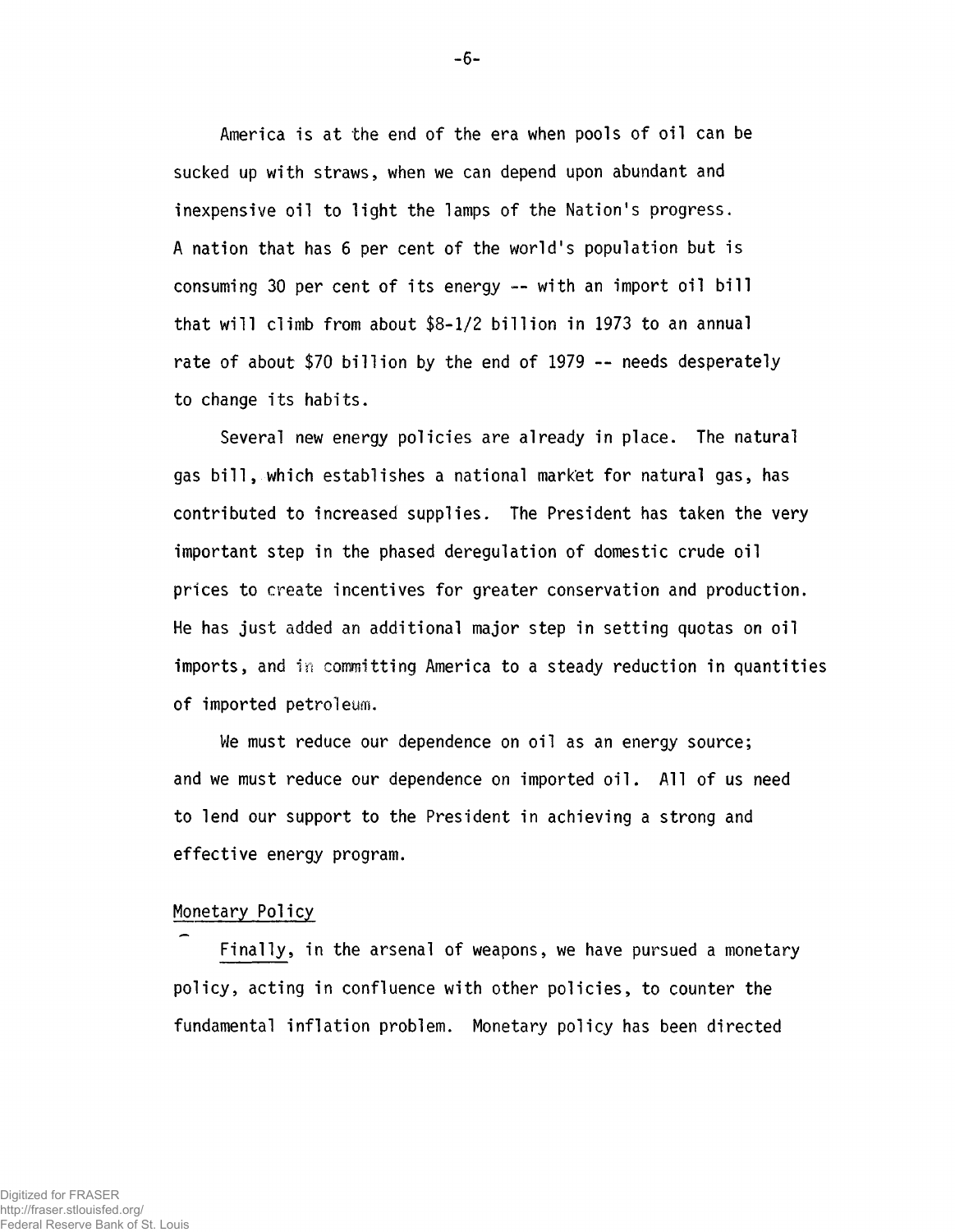**to reduce progressively the rate of increase in money and credit, and to slow, deliberately, the rate of growth of the economy to a more sustainable level. We have endeavored to accomplish this on a consistent and continuous course to avoid shocks to the economy and to allow time for businesses and individuals to adjust. At the same time, we have sought to maintain balance in the economy so that no one sector would carry too heavy a burden. Clearly, our task has now been made more difficult; the course between greater inflation on the one hand, or a deepening of the pressure entailed in downward adjustment in growth, on the other, is now more treacherous to steer.**

**Nevertheless, because of the cumulative effect of all the new directions — reduction in the Federal deficit, compliance with the wage-price program, a stronger dollar, initiation of a more effective energy program, a restraining monetary policy ~ the Nation is now in much better shape to weather the storm than it would otherwise have been. There are no major imbalances in the economy: there is no serious overhang in business inventories; consumers have become more cautious in spending as their budgets have been squeezed by rising prices of basic necessities, but they have not been driven from the marketplace; housing has been slowed, but, because of the introduction of money market certificates and other changes that allowed the industry to compete for funds, it has not been shut down as in some past business cycles. We are headed in the right basic direction to wring out inflation over the long haul.**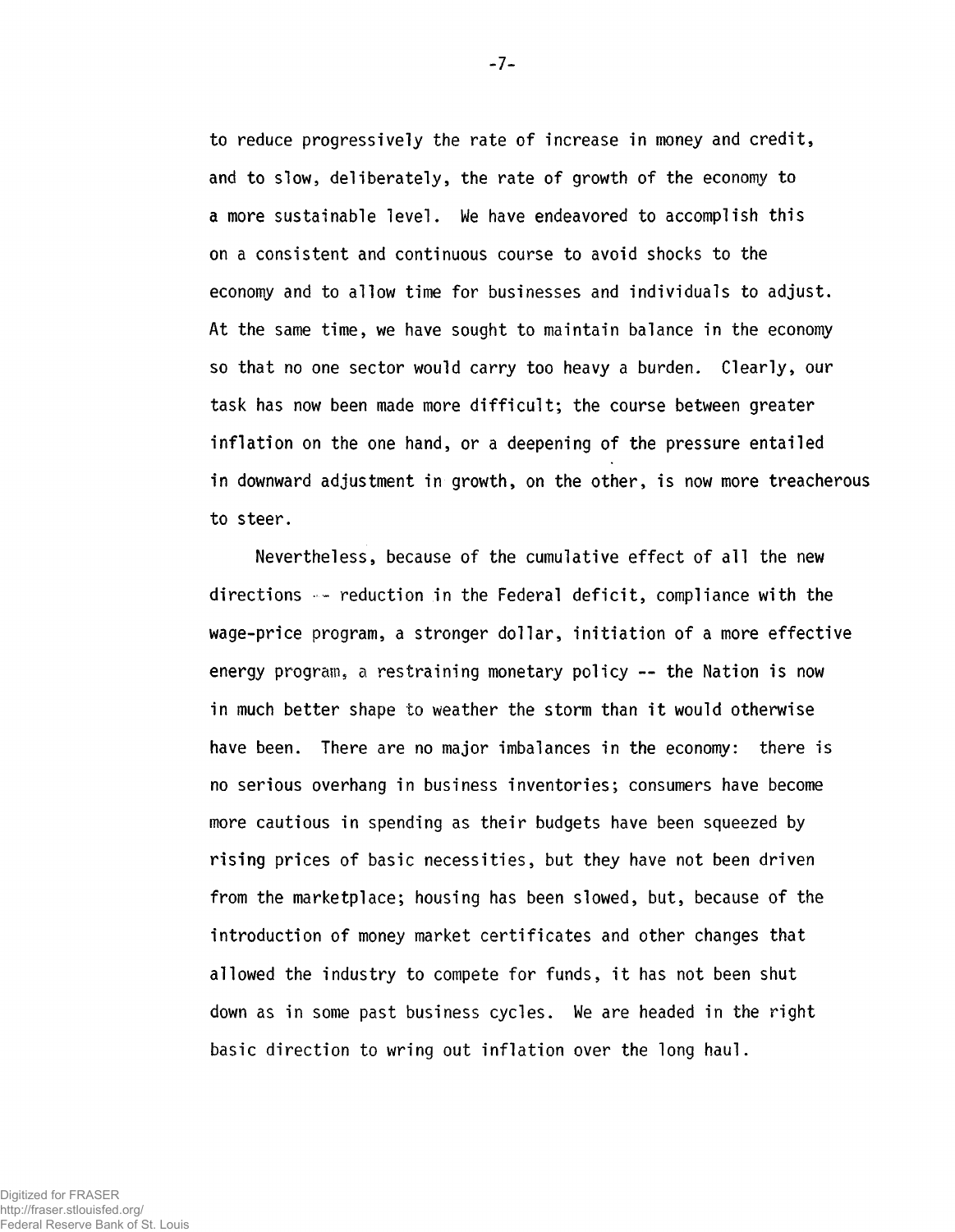## **New Directions — How Far Have We Come?**

**It was precisely with the long-term view in mind that I suggested a year ago several new economic directions as a blueprint against which we could measure and evaluate our progress. I suggested that we quantify our goals, to give us a clearer picture of where we wanted to be over the next five to seven years.**

**Let me now "revisit" some of these directions to assess how far we have travelled. Although the timetable may have to be extended, I believe these are still the valid directions to pursue for success in our inflation fight. In fact, if progress continues to be made toward the solution of structural problems in our economy, we could ease considerably the dilemma of choosing between inflation and slow growth.**

**All of the policy shifts I have described work toward the first new direction I suggested a year ago -- a commitment to fiscal prudence, and, in particular, to reducing the role of the Federal Government in the economy. It is vital that we return more of the spending and investment decisions to the private sector, where their cumulative effect will be to increase the efficiency and effectiveness of the economy's operation. The share of the Federal Government in GNP, at a peak of 22.6 per cent in 1976, has come down slightly to 22 per cent currently. This progress needs to be continued so that over the next three to five years we achieve further reduction of Federal expenditures to about 20 per cent of GNP, thereby freeing about \$50 billion for the private sector.**

**-8-**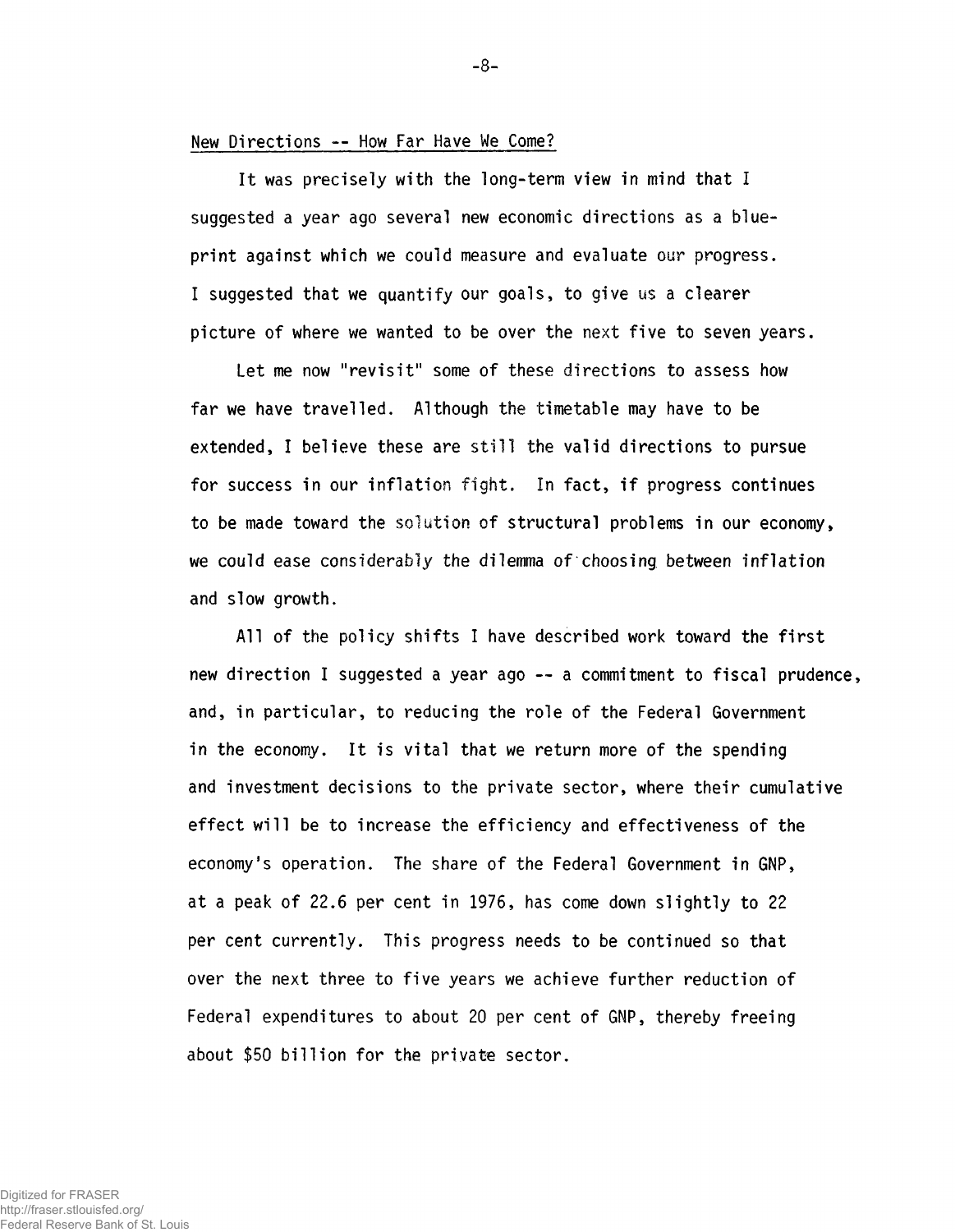**Reducing the government's share of GNP, in turn, moves us toward the second new direction — a balanced budget with high employment. Present plans head us down to a deficit of around \$30 billion this fiscal year. The President, the Congresss, and the American public are united in support of the goal of a balanced budget. Even in the face of higher unemployment, we must stick to this disciplined fiscal policy.**

**But when we think about the unemployment figures we should take credit for the present historically high percentage of the adult civilian population that is employed. The capacity of our economy to absorb substantial one-time labor force increases over the past several years has been tremendous. And let us not forget that the best hope for high employment on a continuing basis still lies in wiping out the disease of inflation; inflation is still the primary obstacle to our employment goal.**

**Last year I also suggested a vigorous program to expand exports. Some progress has been made in the past half-year as export growth accelerated. We must continue this progress, increasing our exports over the coming years from 7 per cent of GNP to 10 per cent. This will help to correct the balance of payments problem and to maintain a strong dollar. But I would stress that further impetus to export growth must come from improved price, product and market performance, not from changes in the dollar exchange rate.**

**-9-**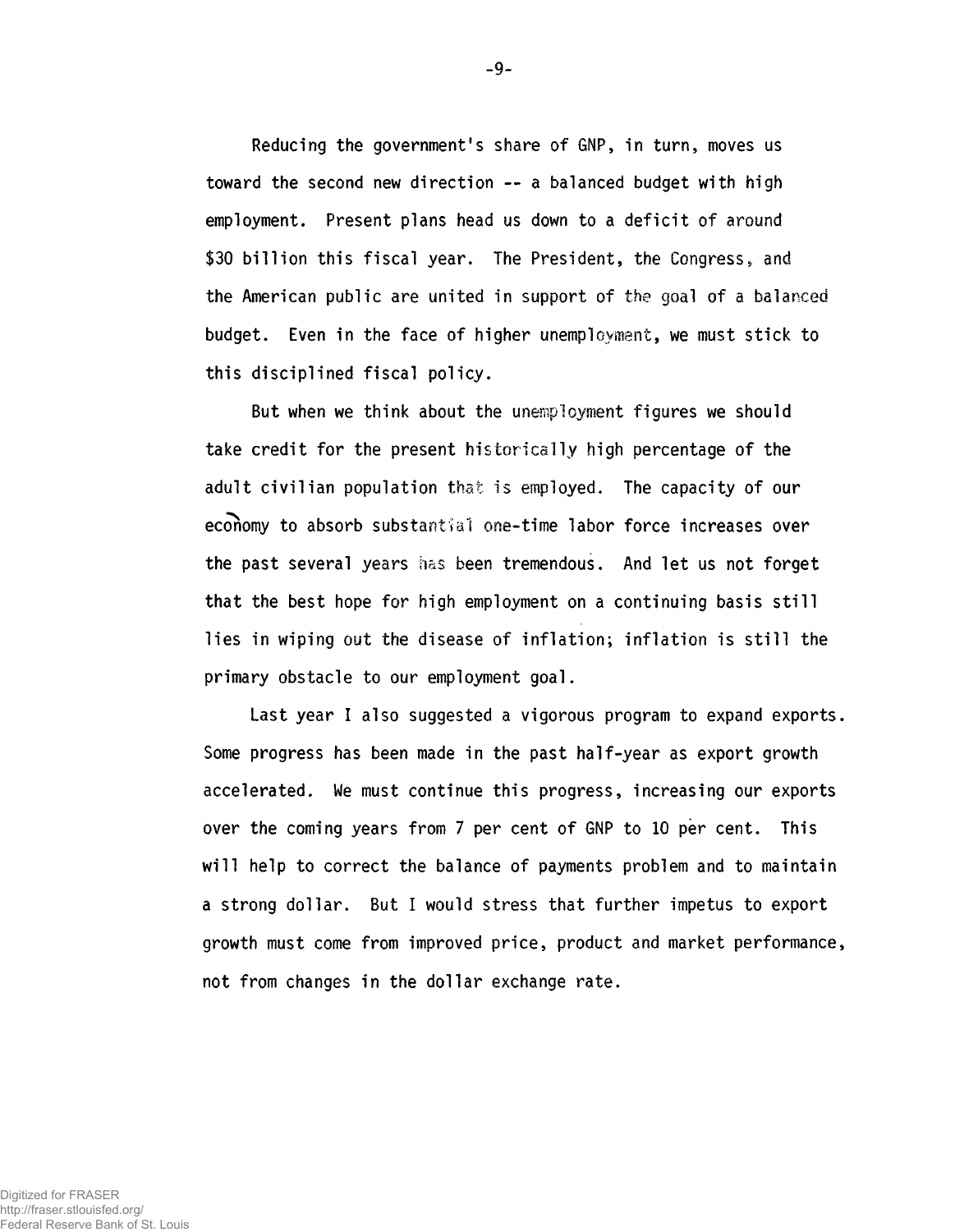**Intertwined with the other points in this blueprint is the commitment to reduce inflation. Over the coming months, we will see only little progress on this front, as increases in the energy and food sectors continue to push up the Consumer Price Index. But this past year has been characterized by a heightened recognition of the inflation peril by the American people, and a deep commitment to give first priority to the war against inflation.**

**As to the Federal Reserve, we are firmly enlisted in this commitment. We are determined to pursue a monetary policy that will contribute to wringing inflation out of our economic system.**

#### **The Investment Challenge**

**Let me turn now to another new direction that is beginning to take shape. A reduction in Federal expenditures, in combination with our progressive tax structure, should yield sizeable surpluses in the Federal sector during the 1980's. We should use the opportunity, at the appropriate time, to return the fiscal dividend to individuals and businesses through tax reductions. Again, the goal should be to give more spending decisions back to the people.**

**My personal preference, when the time is right, is for reductions in payroll taxes to aid individuals while at the same time reducing costs that go into prices, and for reductions for businesses which are tied directly to expenditures for new plant and equipment.**

**This brings me to another important new direction — the investment challenge. The economic strategy, as I've outlined it, has**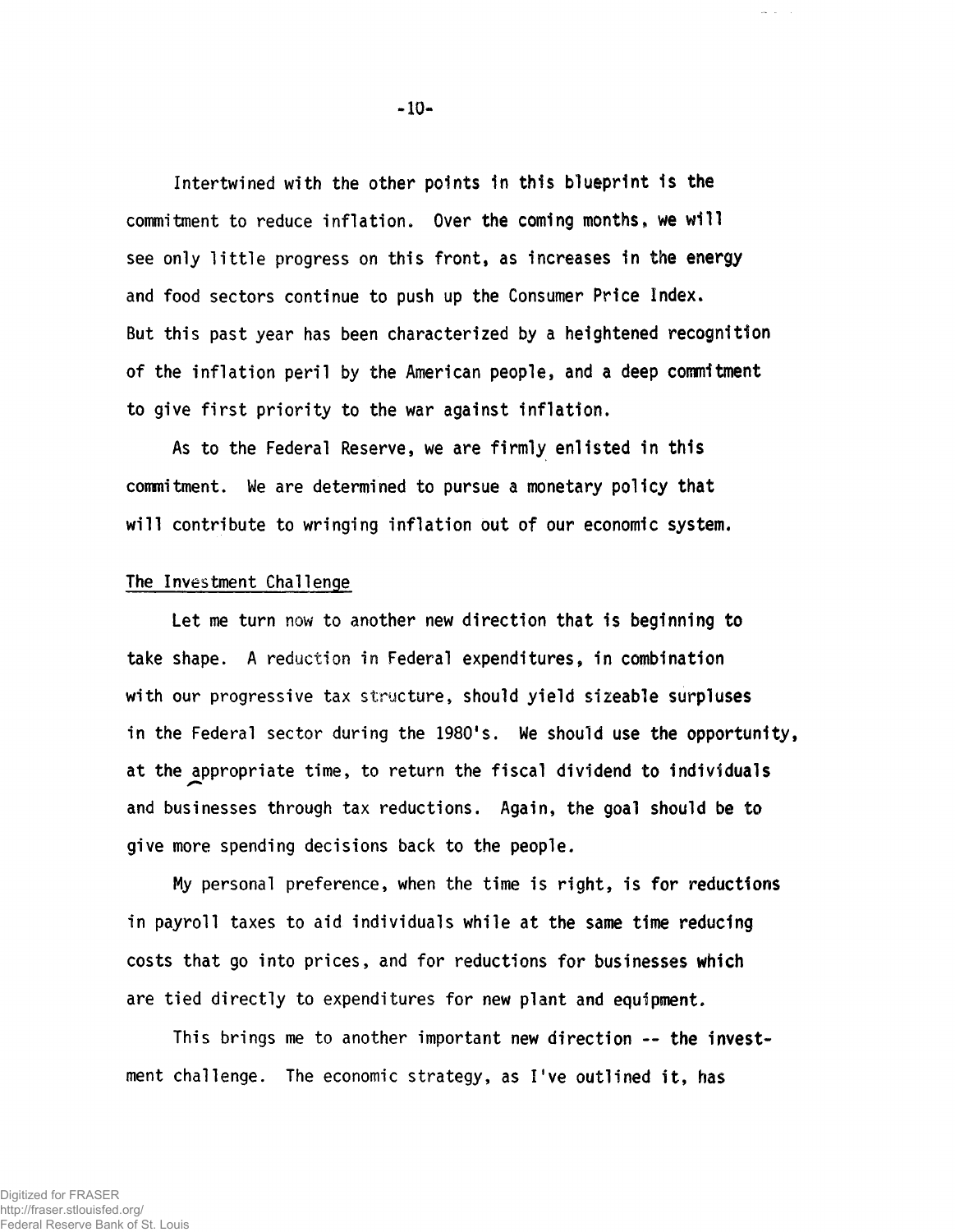contemplated slower growth in the economy to reduce excess demands on resources. This was intended to relieve pressure on capacity giving us time to catch our breath and to adjust to a more moderate and sustainable growth rate. With a recession underway, it is now desirable to plan a recovery, led not by stimulus of consumer demand, but by stimulus for investment. We need to prepare for this direction without further delay.

For the first twenty years after World War II, the United States led the world in productivity gains. Each year we averaged about 3-1/3 per cent greater productivity. Those productivity gains provided us with the basis for annual increases in the real income of every American. For the last ten years, our productivity gains have been only two per cent; for the last five years, only one per cent.

There are many reasons why productivity gains have fallen to dangerously low levels. One key reason is that our capital spending has been lagging. The recent growth in the Nation's capital stock has been far lower in net terms than in past cycles; we have not yet even come back to the peak at the height of the last business cycle.

Because capital has grown more slowly than the labor force, we are beginning to fall behind in the investments that are essential to providing the jobs for the future. And we're falling behind other countries: Japan spends more than 20 per cent of its gross national product on capital investments; Germany, 15 per cent of its gross national product; the United States 9 or 10 per cent.

-11-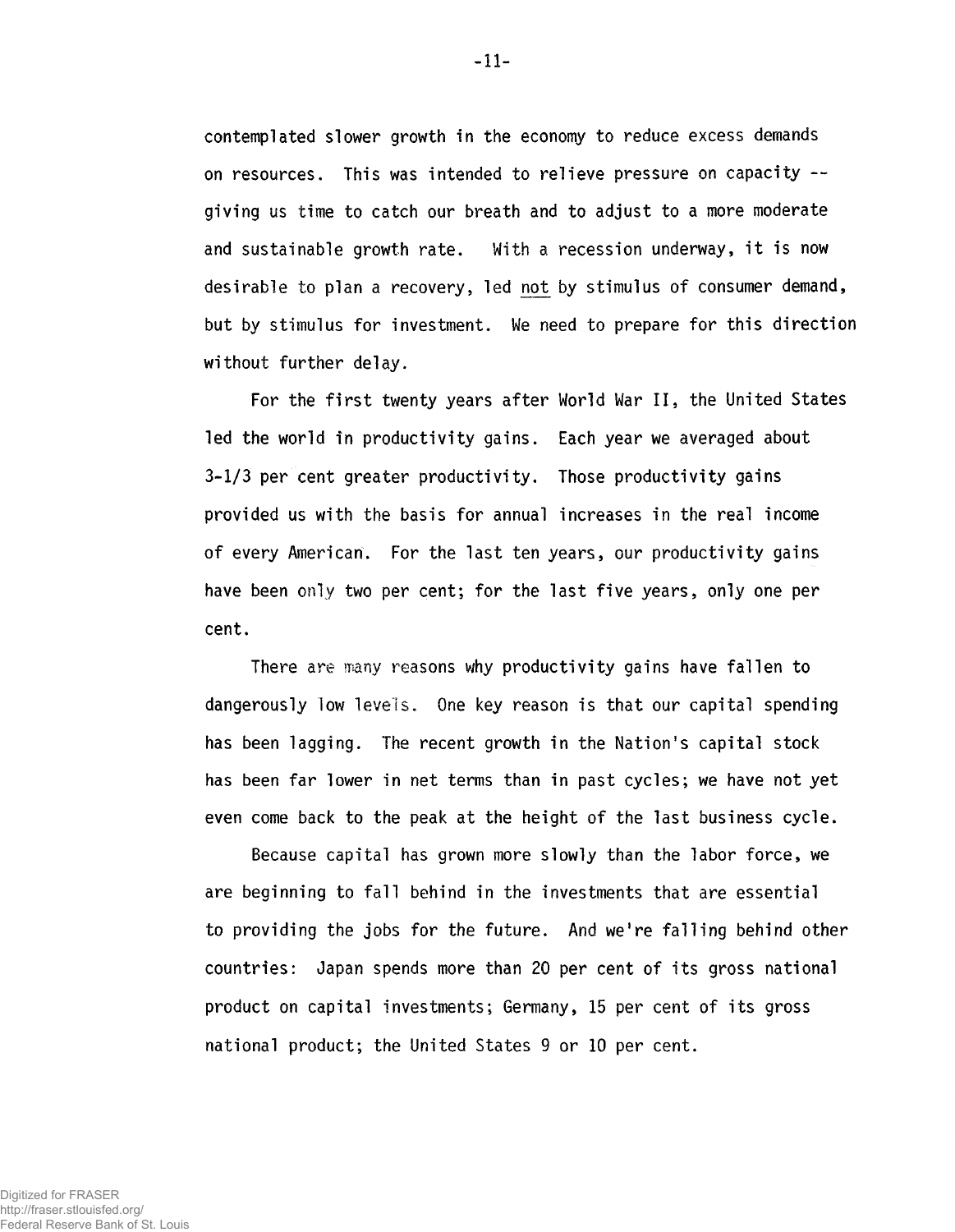These, then, are the consequences of our under-investment: **sluggish productivity gains; limited investment in providing jobs for the future; reduction in export growth due to a faltering competitive position; and a reduced value of the dollar.**

**My own proposal has been that we endorse a simple formula: 1-5-10. 1-5-10 stands for a new policy of liberalized depreciation under which all mandated investments for environment, safety and health would be written off in one year; all new investments for productive equipment would be written off in five years; and all capital in structures and permanent facilities would be written off in 10. This acceleration of the depreciation allowance offers the most direct and efficient way to boost investment, for two reasons: first, accelerated depreciation ties each dollar of revenue loss directly to capital investment; and, second, because this formula reduces risk and thus gives strong incentive for investment in the cost-saving and modern production facilities. Our estimates indicate that 1-5-10, after five years, could raise the investment share of output close to 1 per cent higher than what it would otherwise have been.**

**Recently, a bipartisan group of senators and congressmen proposed a variation of this speedup in depreciation. This is an encouraging recognition of the need to spur investment and of the wide support the stepped-up depreciation approach seems to be generating. As the details emerge and proposals become molded in**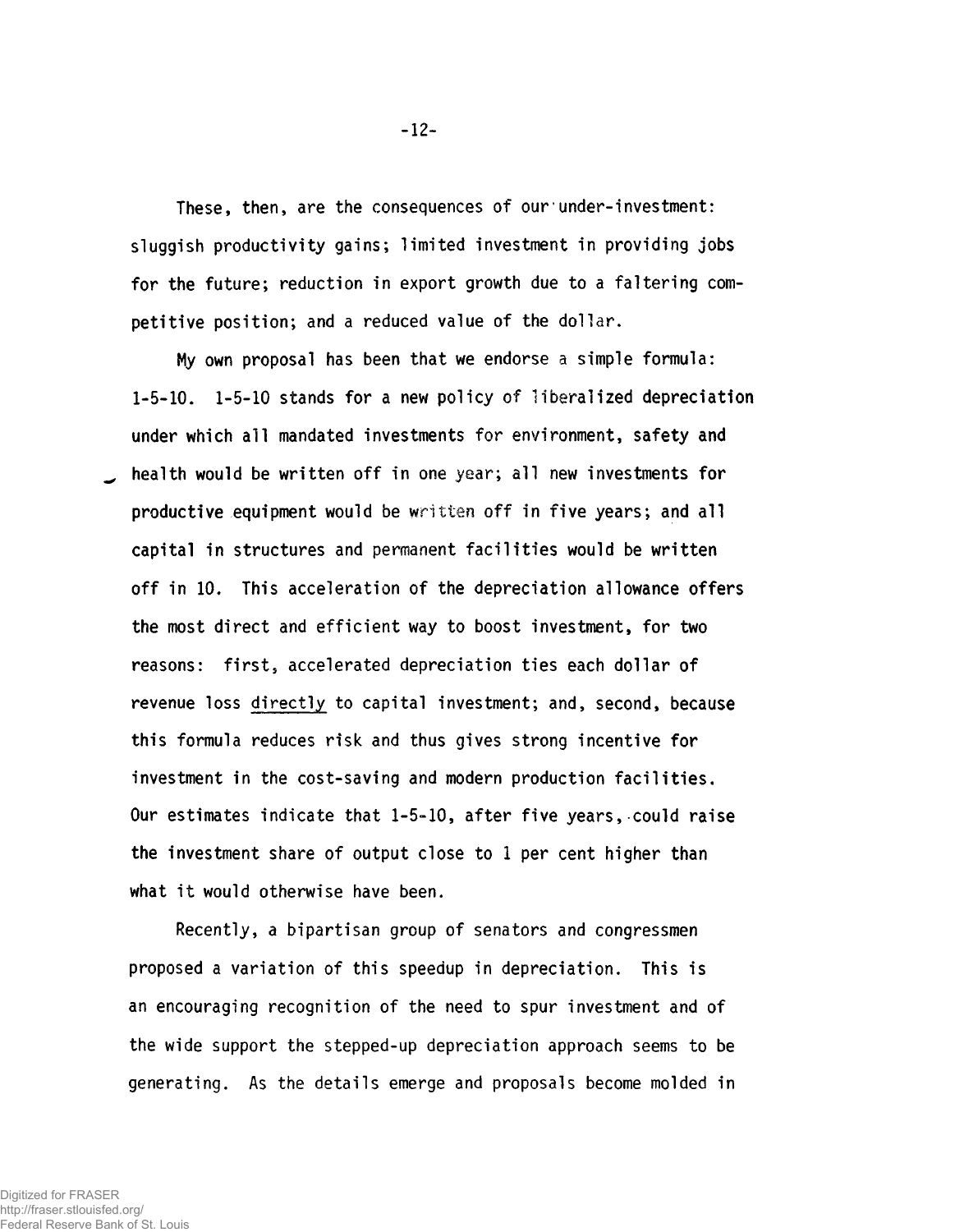**the Congress, I would encourage each of you to give attention and support to this vital area.**

**The result of such stimulus to investment would be to reduce the unit cost of production; to reduce the units of energy required for output; to improve our technology; to improve our competitiveness in the world; and to help break the wage-price spiral. We would once again lead the world in research, technology, and production.**

#### **Where Are We Headed?**

**In closing, I will not minimize the impact of recent events on our economic strategy; we will be set back. Nor will I minimize the hardship imposed on individual Americans: the short-term burden will be heavier and the shared responsibility is more urgent.**

**Over the next several years, we will, in fact, face somewhat slower growth. We will have to accept some shrinkage in our real incomes. But let me suggest to you that collectively we can absorb this reduction in real growth and incomes without commensurate social deprivation. We may surprise ourselves in how innovative we can be in learning to make fewer demands on scarce.resources.**

**Let me give you just one quick example. This past year, forced upon us by the energy crunch, Americans have changed their preferences from gas-hungry automobiles to smaller, more energyefficient cars. What may have been lost in comfort or satisfaction is minimal compared to what has been gained in energy conservation and in lower pollution. It has not been so difficult a transition as we would have thought.**

Digitized for FRASER http://fraser.stlouisfed.org/ Federal Reserve Bank of St. Louis